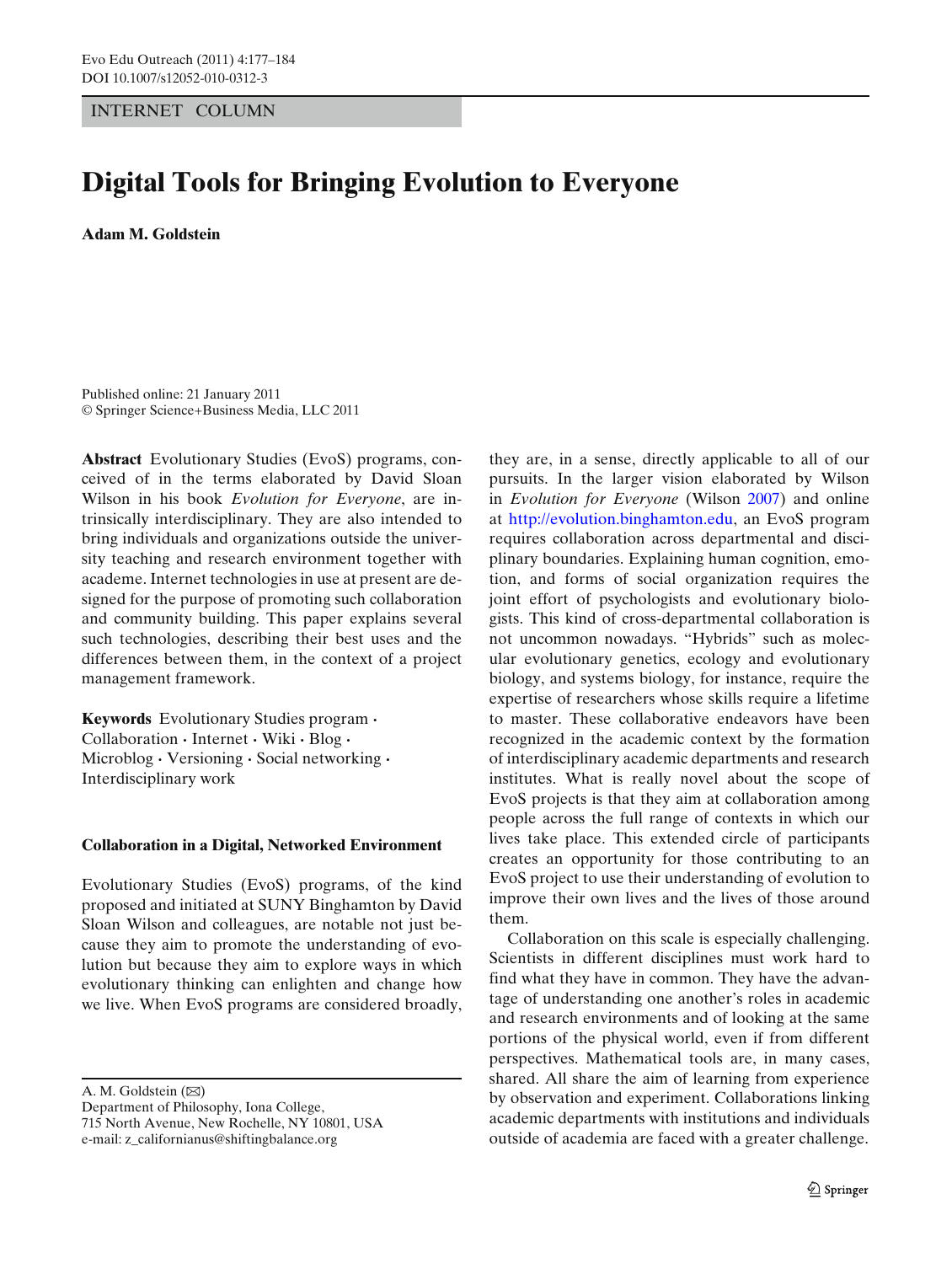Fortunately, there are a number of applications for use in a digital, networked environment that are designed to handle logistics, communication, and the integration of work contributed by all team members, freeing up collaborators to focus on the substantive intellectual and practical problems that need to be solved for their project to succeed. These applications include wikis, threaded mailing lists, blogs and microblogs, versioning software, social networks, and bibliography sharing platforms. The aim of this paper is to explain each of these in terms useful for EvoS projects. (See Table 1 for an overview.) I begin with a sketch of the project management approach to collaborative work, which illuminates the differences between these tools.

#### **Planning is Essential**

**Table 1** Overview of digital networked tools for collaboration

Integrating plans for creating an online collaborative environment into plans for the project as a whole is a must. Failing to do so will almost certainly result in frustration and waste time, money, and expertise at a level potentially fatal to the project. Because almost all of the tools I discuss here are available for free under open source licenses, the cost of acquiring them is usually negligible. The expertise required to install, maintain, and help project collaborators use the digital tools is not, unfortunately, free. The project plan should identify a team member responsible for supporting the project's digital framework for collaboration, either directly or by way of working with a university IT department or other network provider. A strategy for the use of the digital tools should also be explicitly described in the initial planning documents for the project as a whole. This paper is intended to help project planners develop such a strategy by describing which tools are best suited for particular purposes.

#### A Project Management Perspective

"Project management" describes a method for organizing and executing a collaborative endeavor that has a

| Collaboration tool  | Best used for                                            |
|---------------------|----------------------------------------------------------|
| Wiki                | Creating a reference source drawing on the               |
|                     | collective experience of collaborators                   |
| Mailing list        | Working out the solution to a problem;                   |
|                     | planning; brainstorming; exchanging ideas                |
|                     | requiring explanation, clarification, extended           |
|                     | discussion; generating material for the wiki             |
| Blog                | Reporting on progress to other team members,             |
|                     | or to the Internet at large; sharing stories,            |
|                     | novel experiences, plans; providing coordinators with    |
|                     | a timeline of tasks as they are completed                |
| Microblog           | Forwarding links, references; outreach; keeping track of |
|                     | people active in areas relevant to the project;          |
|                     | chatting, answering simple questions; appealing          |
|                     | to the entire group for help, for instance, with         |
|                     | finding a reference, using a lab apparatus,              |
|                     | locating a site                                          |
| Versioning software | Cooperating on revising, writing a manuscript;           |
|                     | merging changes of different authors, flagging           |
|                     | conflicting revisions. Authors need not exchange         |
|                     | drafts; all authors can work on the document             |
|                     | simultaneously                                           |
| Social networking   | Learning about people and their relationships;           |
|                     | discovering potential collaborators; recognizing         |
|                     | skills and knowledge among individuals                   |
|                     | not associated with one another in other ways            |
| Shared bibliography | Pooling knowledge of the literature; establishing a      |
|                     | common intellectual, scholarly background,               |
|                     | designating certain works as central to                  |
|                     | the project; formatting references and citations         |
|                     | when creating manuscripts;                               |
|                     | Sharing with others outside the group                    |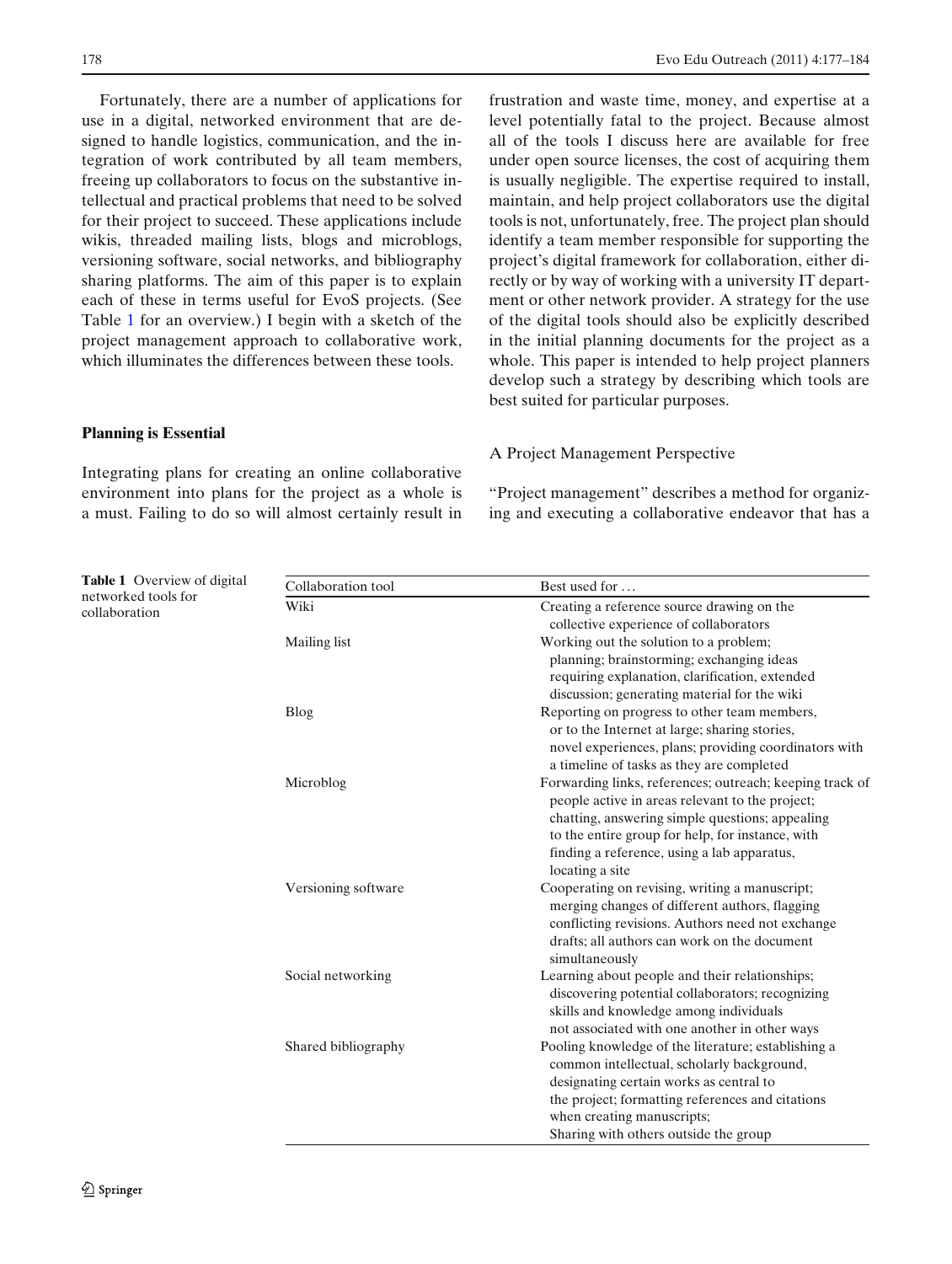definite end point; this, having a definite end point, is what differentiates a *project* from a *permanent position*. A scientific investigation funded by an NSF grant, for instance, is often a project: Support for the project continues for a fixed term, and the group of people supported are expected to have reached a definite goal by the end of that term. In contrast, a faculty position or lab technician has duties essential to the functioning of the college or lab, respectively. They may be filled by different people in succession, each of whom may carry out projects while filling the position, but they are necessary for the continued operation of the larger organizing framework of which they are a part. People, money, space, and other support resources must be allocated for as long as the larger organizing framework has a given set of goals, for instance, undergraduate teaching or support of laboratory scientists.

Although the literature on project management is extensive and, in some cases, forbiddingly technical, the central ideas are easy to grasp.<sup>1</sup> Planning a collaborative project is much easier, and the project has a much greater chance of success if these central ideas are used as a touchstone during the formative stages of the project.

*Agree on the Goal* What criteria are going to be used to determine whether the project is successful? In the case of an EvoS project, promoting collaboration across disciplines and among individuals will probably be a goal in itself. This will be assessed at the end of the project, perhaps by a discussion or survey among participants. The end products of an EvoS project will most probably be intended to support teaching, research, or the completion of a resource explicitly aimed at bringing evolution to everyone. Another important aspect of agreeing on the project's goal is to understand the value of the project for different groups of people. These include students and contributors, present and future; administrators such as department chairs or deans; IT support staff; and faculty facilitators; and "everyone" individuals and institutions in the community at large.

*Identify Skills* What can each contributor to the project do? Is there someone who has computer programming or HTML coding experience? Someone who has ties to an organization in the community, for instance, a school, senior center, community garden, or research group? A person particularly well-suited for leading a small team? A graphic designer or copy editor? Someone who is an authority on a certain scientific theory or natural phenomenon? Is there someone particularly interested in learning a certain skill or about a certain topic if no one in the group is already an expert? The goals of the project must be established relative to the kinds of skills that can be brought to bear by the project team.

*Understand Your Resources* "Resources" is intended broadly. How much money is available? How much time do the various contributors have? Is a classroom, meeting room, or office required? What computing resources are required? Will academic schedules limit the availability of some participants' involvement? Travel? Intangible resources such as good will and reputation might also be accounted for. As in the case of team members' skills, a project's goals are limited by the resources available.

The idea that these three tasks ought to be considered is not particularly profound. Nonetheless, it is strongly advised that they be completed in an explicit manner with the input of as many team members and stakeholders as possible. Doing so increases the project's chance of success significantly.

These tasks are not primarily logistical or technical in nature. They concern the aspirations of the collaborators for what the project should be and their sense of how the project's scope must be limited so that its goals are realistic. Why is the project important? What needs will it fill and for whom? What are the values that the project will exemplify? Is the project a model or proof of concept, or is it the full-scale implementation? Are esthetics and design excellence important, or is spare, simple design sufficient, so long as other goals are accomplished, for instance, access to electronic resources, messaging, or gathering community input on an important topic? How will documents and software created as a part of the project's aims be distributed, and what intellectual property concerns are there? Will public domain materials be used? Copyrighted material? How much responsibility will the various contributors be expected to shoulder? For instance, should students be responsible for communicating with outside groups? How much will the opinions of undergraduates, graduate students, college faculty, and others be permitted to alter the goals or work processes?

Unlike the preliminary planning stages, the next set of major planning tasks concerns the details of the means to be employed to realize the project goals. Working in a hierarchical manner is often successful: first, determine the "sub-tasks" that must be

<sup>&</sup>lt;sup>1</sup>The University of Texas at Austin's Instructional technologies department has created an excellent explanation and tutorial about project management, at [http://www.utexas.edu/academic/](http://www.utexas.edu/academic/cit/howto/tutorials/project/index.html) [cit/howto/tutorials/project/index.html.](http://www.utexas.edu/academic/cit/howto/tutorials/project/index.html)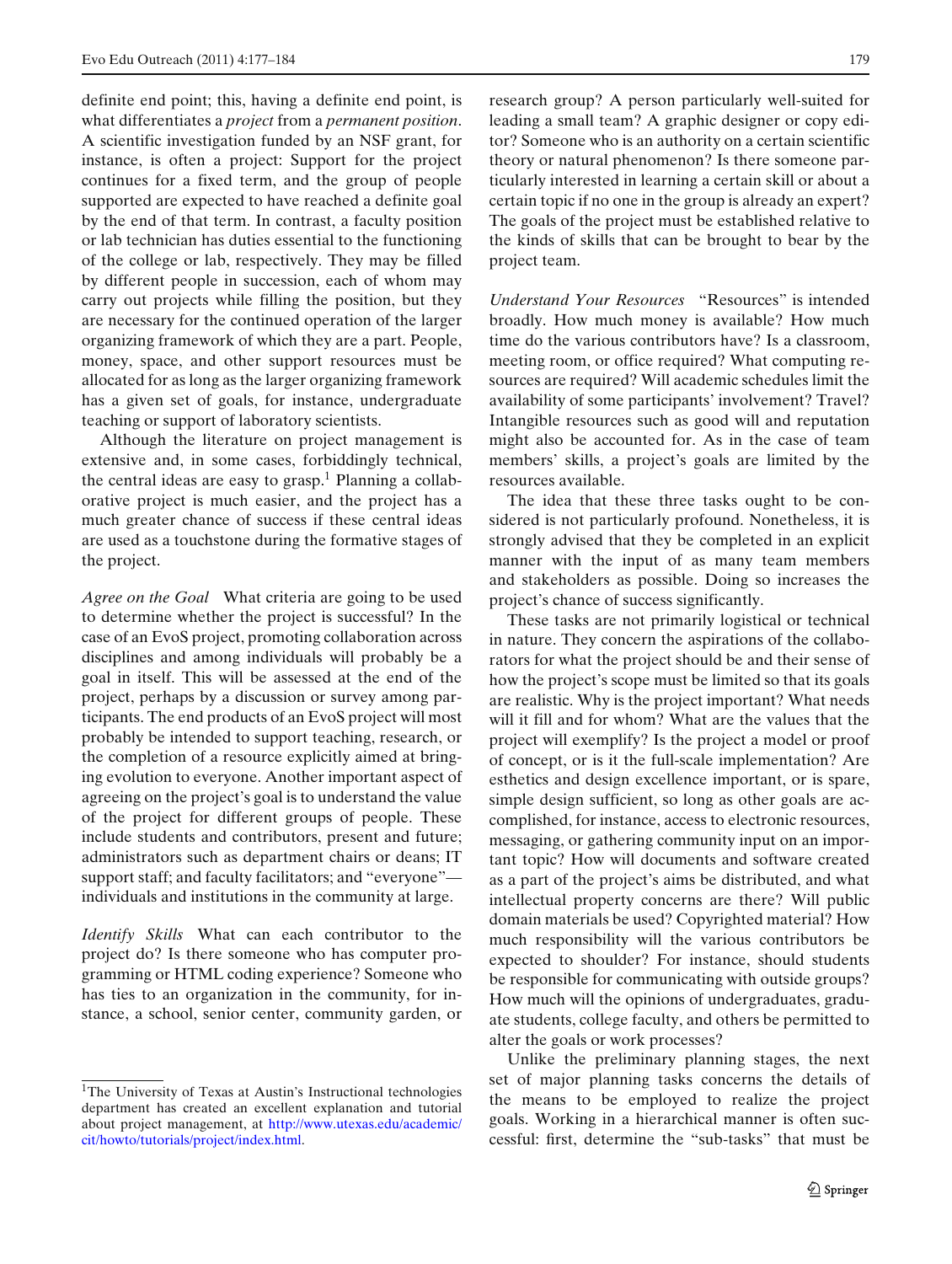completed in order to realize project goals; next, determine what "sub-sub-tasks" must be completed to accomplish the sub-tasks; and so on. After having identified the tasks and having determined which must be completed before others can be, the group must estimate the amount of time each task will probably take, identify contributors best able to complete each of the tasks, and set deadlines.

Two points mentioned above are of special importance. First, each task must be assigned to a particular team member, so that he or she is accountable for whether it gets done to the specifications of the project plan. The entire team must be able to identify the individual responsible for each task, so that members can consult with one another about tasks dependent on one another. Second, the deadline for completing each task must be explicit to everyone. The point of determining the sub-tasks required to accomplish a larger task is to be able to gauge whether the project is on schedule. Even people with the best intentions tend to over-estimate their progress; perhaps they misjudge what is required.

The third and last stage of setting up the framework for a successful collaborative project is establishing how the team members will communicate and who the main contact people and leaders of the team will be. No doubt we all know a colleague who never returns phone messages but responds immediately to email. If the team is going to accommodate this person, everyone must be prepared to check email regularly. Regularly scheduled meetings attended by all should be scheduled. As will be seen below, digital technology offers an especially rich array of communication tools, each tailored to different needs.

Finally, there must be some individuals who are responsible for keeping track of whether the various people and sub-groups are on track. In an academic setting, a teaching assistant might fill this role—as well as evaluating students by whether they complete their work on time. The person keeping track of whether the tasks are being completed on time need not be a superior or leader but may act more as a facilitator. If tasks are not being completed on time, the coordinator should find out why. Perhaps one person has been ill, or perhaps some task is taking much longer than anticipated. This can become delicate because the coordinator may discover that some team members are not putting in the work expected of them. The coordinator must be prepared to motivate others to increase their level of commitment, or to contact a leader or authority who can do so.

In the main section of this paper, below, I describe each of the various digital tools in terms of how they can contribute to the growth of a project administered using the project management technique just elaborated:

- Tracking the progress of the project, necessary for team members and project coordinators
- Providing a forum for individuals in different institutional contexts and roles within the project for sharing knowledge and for working out logistical details required for completing tasks
- Open clear channels of communication with each individual responsible for a particular task, so that expectations are known in advance and well understood and so difficulties can be resolved smoothly
- Providing a mechanism for quickly identifying resources outside the project staff and facilities and distributing them to those they are most likely to be of use to
- Informing those outside the project of its aims and activities

# **The Wiki**

Due to the success of Wikipedia, the wiki is probably one of the best-known digital tools for collaboration. A wiki, in essence, is a website whose content can be edited by any member of a given community and whose purpose is to share information about a topic that concerns them. Wikipedia places no restrictions on who may alter site content, and it is intended to be a forum for information about *everything*. The information added to project wikis usually includes advice; tips; instructions or recommendations about how to proceed in particular circumstances, say, a certain laboratory protocol; and links to other useful sites. A wiki is a good site for distributing documents likely to be of use to everyone working on the project. The wiki need not be accessible by those outside the project. Wiki software platforms are designed for ease of use, allowing users to add new sections of the wiki site, modify the work of others, or add new material within the context of the sections already present.

A wiki would be of particular use to an EvoS project because it can be used as a reference. The knowledge and skills of contributors to the project can be expected to vary; the wiki provides an excellent mechanism for experts from different areas to share what they know. For instance, a wiki would be an excellent place to publish a glossary of terms about evolution; a description of basic models of the evolutionary processes; or an outline of ideas about art, economics, cuisine, or some other subject under study.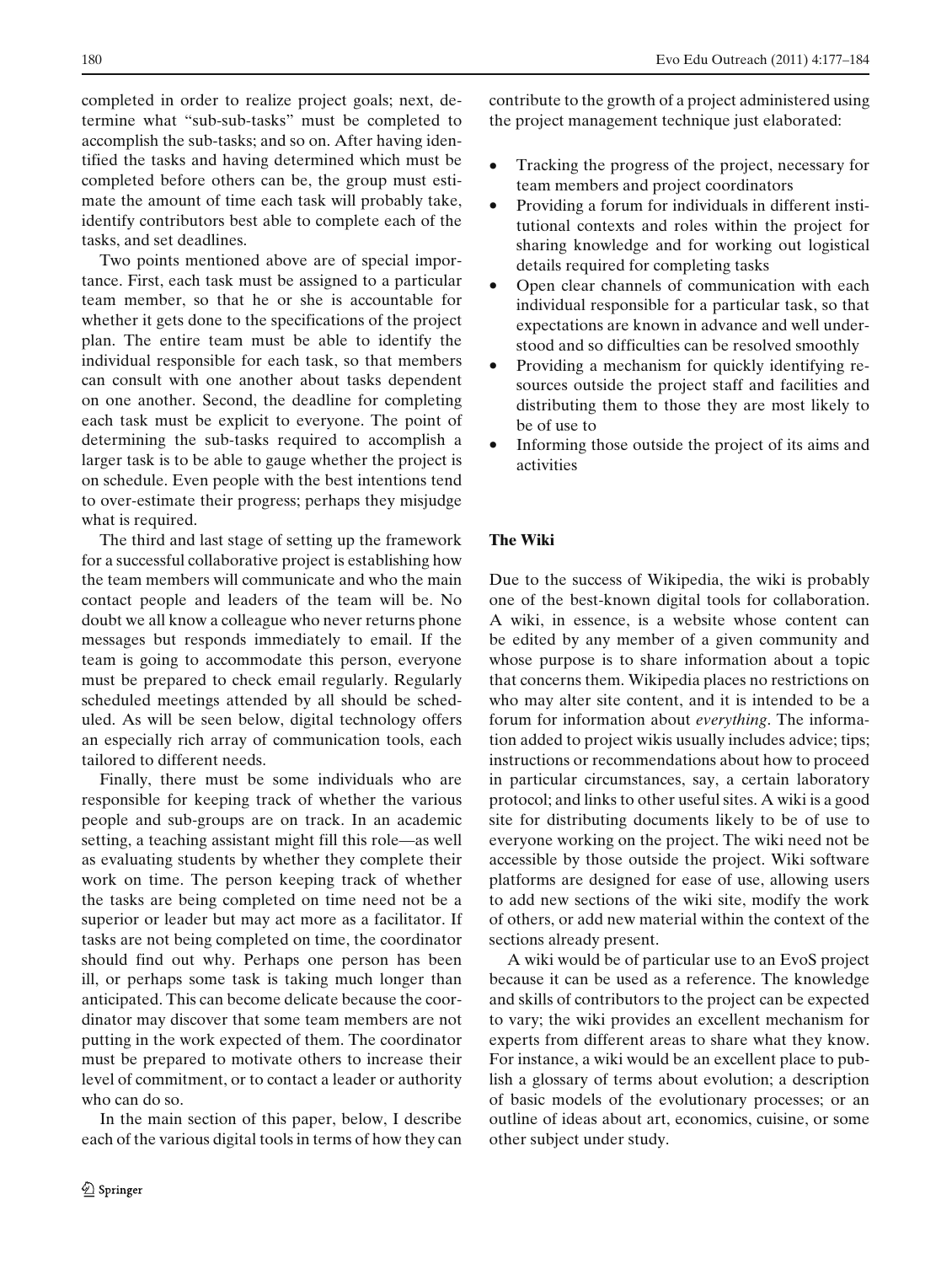Although users can add new sections or pages to a wiki, the plan of organization of the wiki is fixed. Information can be added, edited, or removed, but once created, the information remains stable within a static navigational scheme. Because of this, users can locate material easily and come back to it. For this reason, a wiki is not useful for posting updates about a project, or for discussion. Wikis are not good for recording the development of an idea or document; new content replaces the old. For news and, to a limited extent, for discussion, a blog is the proper tool, and for extended back-and-forth discussion, a threaded mailing list is ideal.

#### **The Blog and the Microblog**

The essence of a blog is that it is organized chronologically. New content is added and identified by the date and time it was posted. Some blogs may be intended only for project contributors, updating others about the state of their work at the time of posting, perhaps calling attention to issues or difficulties, or indicating that a certain milestone has been passed. Although some people use blogs to explain how they solved a problem, a wiki is a better place for this. Blog posts recede into obscurity as more are added; relevant information is easier to find within the static navigational scheme of a wiki than by browsing or searching blog posts. Users can comment on blog posts, but, as mentioned above, a threaded mailing list is the tool best suited for exchanging ideas in conversation. Blogs intended for the general public are excellent for keeping the broader user community informed about how the project is developing and relating interesting or important insights gained along the way.

#### Microblogs

The microblog is a cousin of the blog because microblog posts appear in chronological order. Nonetheless, they are quite different. Microblog posts are short, no more than 140 characters on the Twitter microblogging service (the best-known microblogging platform). Posts are ephemeral. If a user wants to receive the posts of another user, the former subscribes to the latter's "feed." By subscribing to many feeds, a user will see a column of text, more being added as each new posting appears from one feed. Users can respond to a particular posting, forming a conversation-style exchange. Users can also forward posts that appear in their feeds to their subscribers.

Microblogs are not good for keeping others informed of a project's progress, or for indicating that a milestone has been passed. A microblog is best used for forwarding links to feed subscribers. Posts might announce a new blog posting, a publication, or a link to another site. Because microblog posts soon disappear from view as a user's feed accumulates new posts, it is advised to repost several times. Microblogging can be particularly effective because users interested in the project will subscribe to the project's feed. They will also forward posts to their followers, some of whom may not subscribe to the project feed. Accordingly, subscribing to the feeds of microbloggers who post about topics of interest is a good way to find out what others are reading and talking about. The method is to identify a microblogger whose posts are valuable and see who else subscribes to his or her feeds. Some of these will post about the same topic and will be worth subscribing to. In this way, groups of microbloggers form networks built on common interests.

To be effective, posts must be frequent (several times a day or more) and informative. The aim is to build up an expectation among subscribers that they can learn about the project and take advantage of the work of its contributors. If posts are not frequent enough, many feed subscribers will not see any of the project's posts at all, on a given day. Likewise, if microblogging is going to be relied upon as a source of information and contacts, the stream of feeds must be checked frequently. They appear and disappear quickly, and it is easy to miss useful postings. Designating a certain individual to maintain and observe the project's twitter feed is strongly advised.

#### **The Threaded Mailing List**

A threaded mailing list is the best means of conducting exchanges requiring discussion of complex subject matter or fine points of detail. A mailing list is a software package installed on a mail server that routes email to list subscribers who send mail to the list address. A "thread" is an exchange of email messages about the same topic or issue. Suppose that one list subscriber is confused about a point raised by John Maynard Smith in one of his arguments against group selection. This user sends a message to the list address with a subject line that identifies the topic of the email. Mail from users responding to the initial message using the "reply" function of their email clients will be displayed in a hierarchical list. The discussion can proceed in real time if many users are online at once; it can also proceed asynchronously, that is, users may enter the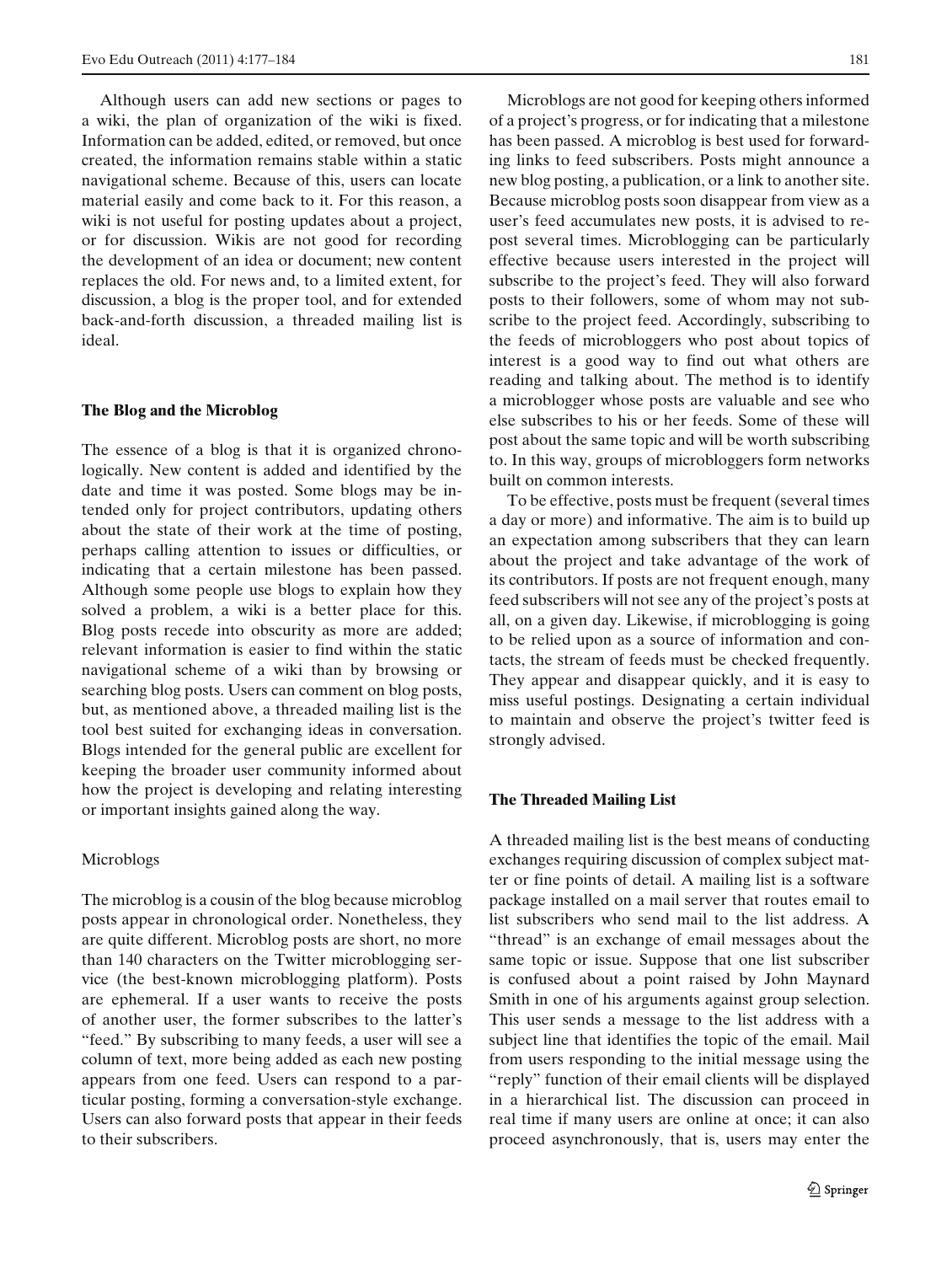discussion hours or days after it began, responding to one of the messages in the list. By means of the prefix added to the subject line of list messages, list members can quickly identify them and can configure their email clients to direct them to a folder created to isolate them from others arriving in the user's "inbox."

Mailing lists are often used to generate material for a wiki. The list serves as an arena for brainstorming. A subscriber encounters a problem or issue; he or she turns to the other list subscribers for discussion. After group members have worked out a solution, they discuss what should be added to the wiki to help others who encounter the same problem or issue. Discussion of the wiki entry can often be involved, focusing on the entry's language as well as its content.

Some individuals avoid the use of threaded lists, creating what they believe to be the same effect by sending a message to many people at once by entering many email addresses to the "to" or "cc" field. The expectation is that recipients of this email will use "reply all" to inform the other addresses of their responses. This practice is not advised. Neither those excluded from the set of initial addressees nor those excluded from the "reply all" responses will be included in the discussion. This is anathema to successful collaboration. As well, there is no standardized subject line header that can be used to quickly identify or re-route messages sent to each individual.

#### **Shared Bibliography Online**

Individuals maintain personal bibliographic databases for several reasons. First, the database keeps a record of sources that have been useful in the past or that contain important or useful explanations, report important results, or are useful for general reference. Second, good research practice requires documentation. A database of bibliographic references is a useful supplement to manuscript drafts and notes used in the research process. If a digital copy of a work or a link to one is obtained, its bibliographic reference serves as an aid to locating it. Records for particularly important works can be annotated with summary points or page references. Third, the bibliographic database can be used to insert citations and format references in a final draft.

Sharing references in a central repository accessible by all project participants offers the same benefits to a group. The collective database will be more comprehensive than any one person's. Collaborators from different subject areas and institutions can point out works to be consulted for a quick introduction to key ideas or practices. Digital copies can be easily acquired by anyone in the group. Works authored by multiple collaborators can easily coordinate research, drafting, and the production of a final draft.

#### **Versioning**

How can multiple authors contribute to a single document? Even two or three authors are likely to have difficulty. If there is to be a single "master copy," perhaps shuttled back and forth between collaborators by email, will several collaborators be able to work on it at once? How will successive versions be distinguished from one another? Is there any way to make sure that all collaborators know which copy of the document is the latest? What if one person adds a sentence which is subsequently rewritten or deleted? Will other collaborators be aware of these changes? Versioning software, also known as version control software, is designed to solve these kinds of problems. Version control software maintains a database with the history of changes made to a document; users work on a copy of it on their personal computers and upload changed documents to the central repository. The software merges a user's changes into the master copy of the document, in the repository. It verifies that another user has not made conflicting changes, for instance, rewriting sentences that another user also rewrote. In such cases, the software does not merge the document with the master but rather notifies the individuals whose changes conflict. They must work out what changes they want to keep; when they have resolved their differences, the changes can be merged into the most recent copy of the document. Because the software keeps track of changes, a document or part of a document can be "resurrected": previous versions or parts of previous versions can be merged with current versions of a document or set of documents. Historical record keeping is also a hedge against hard disk crashes, accidental deletions, or corrupted files. A user's personal copy of the documents may be destroyed, but the copies in the repository can be downloaded to the user's machine.

There are fewer graphical user interfaces for version control software than there are for word processing, spreadsheets, or web page coding utilities. Nonetheless, those available are sufficiently full-featured and easy to use that, within an hour or so, an undergraduate who feels at home with computers can perform the basic tasks needed to keep collaborative documents up to date. In case of conflicts, which are rare, or in case a user makes a mistake when updating, it is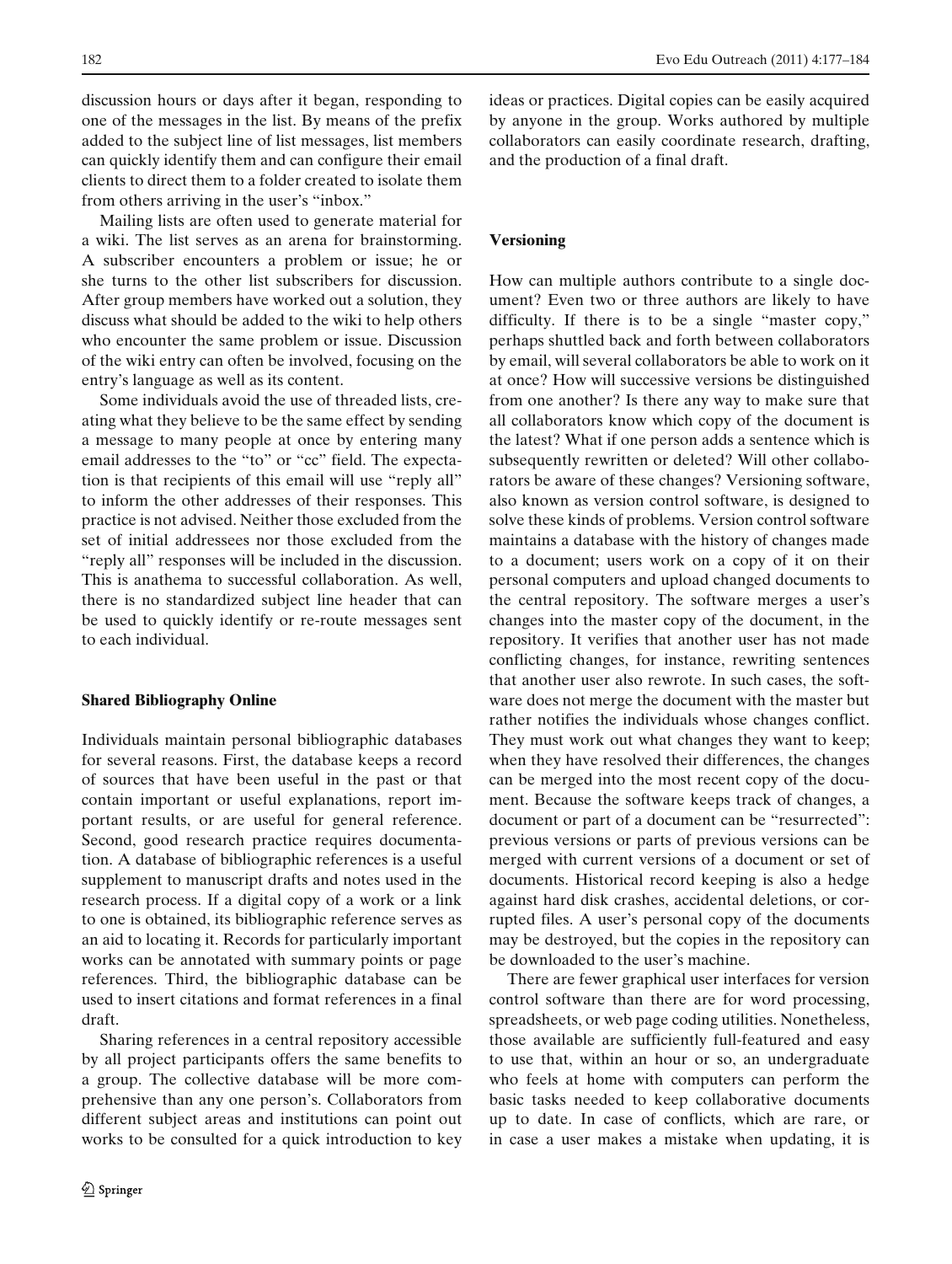recommended that there be a central version control "super-user" who can troubleshoot.

#### **Social Networking**

Social networking is without doubt the most widely used networked collaborative tool in the world: the enormously popular site <http://www.facebook.com> is the paradigm example of social networking software. The distinguishing feature of social networking software is the *graph structure* by which information about an individual is linked to information about another. A graph of the kind used in social networking software consists of *edges* and *nodes*. If two nodes share an edge, they are related. Visually, as seen in Fig. 1, a graph is simply a set of lines (the edges) whose common end points are represented by circles or other shapes (the nodes). In an online social network, each node consists of a group of web pages representing a particular person or other entity such as an academic department, working group, research institute, project, non-profit group, or simply any group of people who share some affinity. A user can discover connections between individuals by following edges originating at a person's profile page.

As its very description suggests, social networking software is excellent for discovering relationships between people and groups of people. This can be especially useful if collaborators are not likely to know one another, their educational or professional backgrounds, the kinds of projects they have worked on in the past, or the other individuals they collaborated with. Because EvoS projects are intended to bring together people from otherwise disparate contexts, social networking software should be expected to play a significant role in identifying collaborators and organizing them into productive working groups.



**Fig. 1** A graph structure, representing relationships between individuals represented at the nodes. The *lines connecting each individual on the graph* are edges. Each edge represents a particular kind of relationship between two individuals. This graph represents a number of important relationships between the various individuals; these relationships would most likely be of interest to a working group for collaborators with knowledge

of a certain subject area, familiarity with a shared body of experimental techniques, and, perhaps most importantly, a high level of comfort working with one another. The graph shows an academic lineage, connecting university faculty who have worked together previously with two generations of their students, who have expanded and strengthened the connections among the group